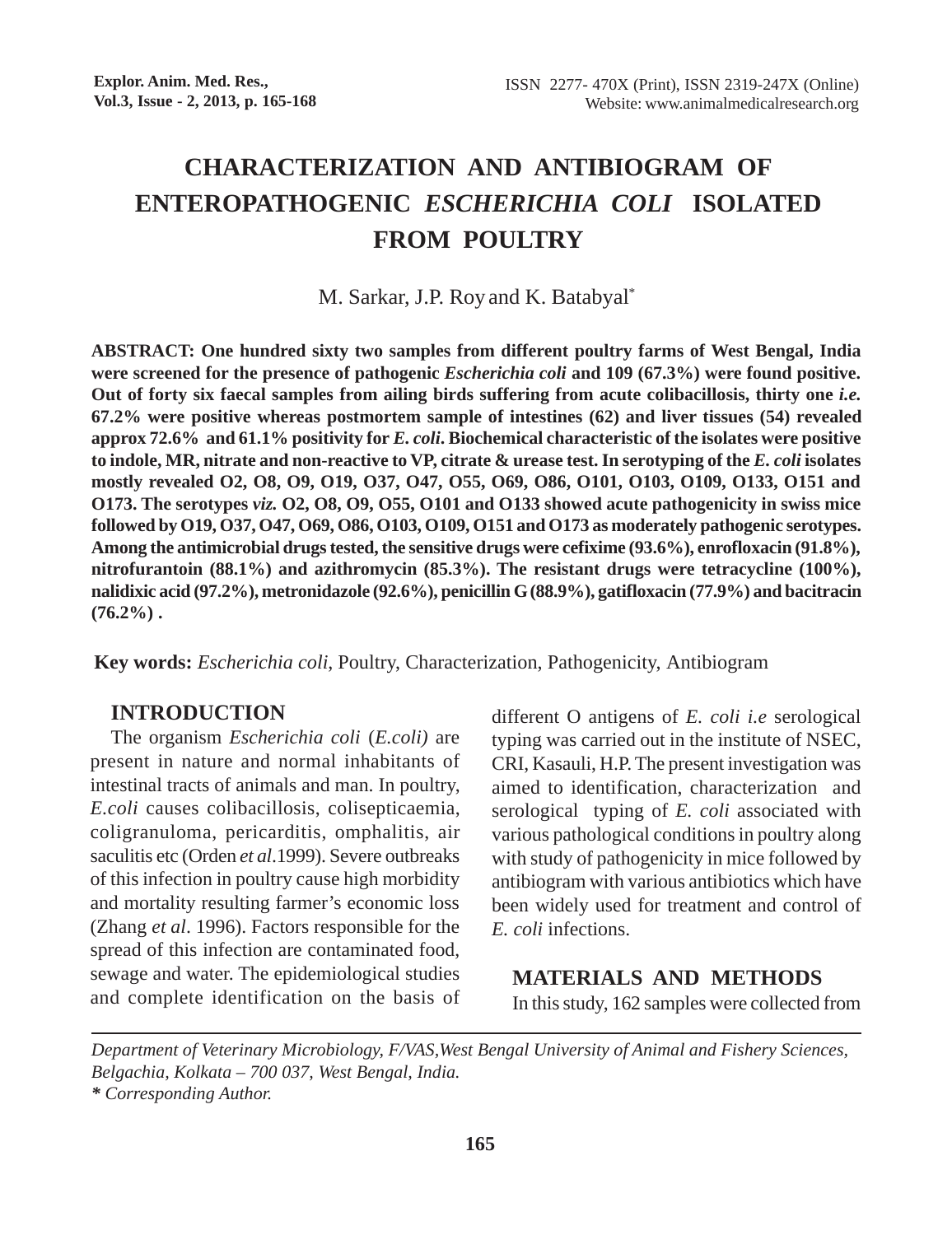for isolation and identification of pathogenic *E. coli* from different Poultry farms of West Bengal, India. The samples include faecal samples (46) from birds suffering from acute colibacillosis and post-mortem samples *viz.* intestines (62) and liver (54) from dead birds with the lesions of colibacillosis, pericarditis, air saculitis, omphalitis etc.

The faecal samples were mixed & enriched directly in separate tubes with 10ml sterile EC broth and incubated at 37°C for 18-20 hours. The visceral organs were enriched by mixing 5ml of tissue suspension with 10ml of sterile EC broth and incubated. All samples after enrichment were streaked on MacConkey's agar plates and incubated for overnight at 37°C. Tentative pink colonies on MacConkey's agar were re-cultured on Eosin Methylene Blue (EMB) agar for purification.

Dark chocolate colour colonies with typical 'metallic sheen' were considered for morphological and biochemical characterization with different tests, *viz.* IMVIC reactions, TSI agar test, H<sub>2</sub>S production test, nitrate reduction test & urease test as per Buxton and Fraser (1977). Tentatively positive *E. coli* strains were serotyped serologically at NSEC, CRI, Kasauli after primarily confirmation.

The pathogenicity of the selected isolates was tested in swiss albino mice as per Gupta and Singh (1969). Five ml young broth culture of each *E. coli* isolate was inoculated via I/P route @ 0.2ml into a batch of 6 mice (6-8 weeks old) and observed for any abnormality/ disease symptom or death. Control group mice were injected with sterile NSS. Re-isolation of *E. coli* from the infected viscera of dead mice was tried for confirmation.

Antibacterial sensitivity test of selective serotypes against 10 different antibacterials, namely bacitracin, nalidixic acid, tetracycline, nitrofurantoin, cefixime, gatifloxacin, azithromycin, enrofloxacin, penicillin G and metronidazole were performed by disc diffusion technique as per Bauer *et al.* (1966). After overnight incubation at 37°C, the zones of inhibition were measured and interpreted as per the given zone diameter in the interpretative chart.

# **RESULTS AND DISCUSSION**

One hundred and nine (67.3%) positive *E. coli* isolates were obtained from the test samples (162) collected from ailing and dead poultry birds in this study. The intestinal samples yielded the highest positivity of *E. coli i.e* 45 (72.6%) followed by faecal samples (31 *i.e* 67.2%) and liver samples (33 *i.e* 61.1%). The earlier reports by previous workers like Sarkar and Soman (1992), Chakraborty and Nag (1998) etc. were in accordance with this report of positivity from poultry. The highest positivity of *E. coli* in intestines and in faeces revealed the gut acting habit of *E. coli* which was also supported by Sharma *et al.* (1987) and Chakraborty and Nag (1998).

All typical isolates with pink colonies on MacConkey's agar showed dark chocolate colonies with characteristic 'metallic sheen' on EMB agar. These isolates were actively motile and showed typical reactions during biochemical characterization with positive results on indole test, MR test and nitrate reduction test and were negative to VP test, citrate utilization test, urease test  $\&$  H<sub>2</sub>S production as per Buxton and Fraser (1977). They produced both yellowish acid butt and acid slant on TSI agar. These reports are in accordance with that of earlier workers like Chakraborty and Nag (1998), Sharma *et al.* (1995) and Rajeswari *et al.* (1992).

Serological typing at NSEC, CRI, Kasauli of these isolates revealed serotypes like O2, O8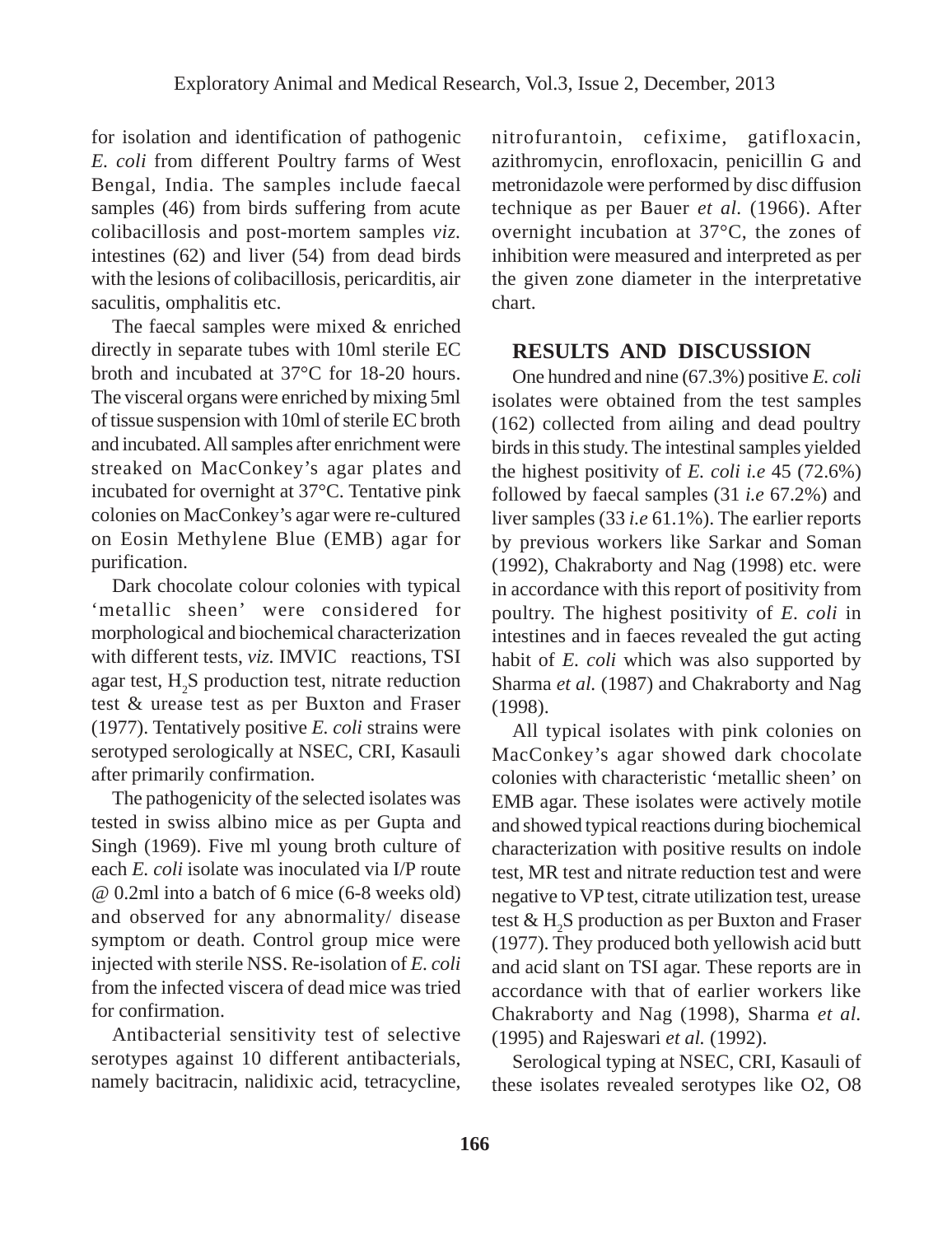| SI.<br>No.     | Name of antimicrobial<br>agents` |       | <b>Strength</b> Total<br>(mcg) | isolates<br>tested | <b>Resistant</b> |               | <b>Intermediate</b><br><b>Sensitive</b> |               | sensitive      |        |
|----------------|----------------------------------|-------|--------------------------------|--------------------|------------------|---------------|-----------------------------------------|---------------|----------------|--------|
|                |                                  |       |                                |                    | No.              | $\frac{0}{0}$ | N <sub>o</sub> .                        | $\frac{0}{0}$ | No             | $. \%$ |
| 1              | Bacitracin                       | (B)   | 10                             |                    | 83               | 76.2          | 24                                      | 22.0          | 2              | 1.8    |
| 2              | Nalidixic acid                   | (NA)  | 30                             |                    | 106              | 97.2          | 3                                       | 2.8           |                |        |
| 3              | Tetracycline                     | (TE)  | 30                             |                    | 109              | 100           |                                         |               |                |        |
| $\overline{4}$ | Nitrofurantoin                   | (NIT) | 100                            |                    |                  | -             | 13                                      | 11.9          | 96             | 88.1   |
| 5              | Cefixime                         | (CFM) | 05                             | 109                |                  |               | $\tau$                                  | 6.4           | 102            | 93.6   |
| 6              | Penicillin G                     | (PG)  | 10                             |                    | 97               | 88.9          | 12                                      | 11.1          |                |        |
| 7              | Gatifloxacin                     | (GAT) | 05                             |                    | 85               | 77.9          | 20                                      | 18.4          | $\overline{4}$ | 3.7    |
| 8              | Azithromycin                     | (AZM) | 15                             |                    | $\overline{4}$   | 3.7           | 12                                      | 11.0          | 93             | 85.3   |
| 9              | Enrofloxacin                     | (EX)  | 05                             |                    | $\mathfrak{2}$   | 1.8           | $\overline{7}$                          | 6.4           | 100            | 91.8   |
| 10             | Metronidazole                    | (MT)  | 04                             |                    | 101              | 92.6          | 8                                       | 7.4           |                |        |

**Table 1: Details of results of antimicrobial sensitivity test**

(9 isolates each), O9, O55, O69 (8 isolates each), O19, O101, O109, O151(7 isolates each), O33, O41 (6 isolates each), O47, O86, O133 (4 isolates each), O107, O173 (3 isolates each), O18 & O103 (1 isolate each). Five isolates were rough and two were untypable in this study. Previous workers like Mehrotra *et al.* (1984), Sharma *et al.* (1995) and Mohanty *et al.* (1979) were also reported the presence of these serotypes from poultry samples in their study.

The serotypes *viz.* O2, O8, O9, O55, O101 and O133 which caused 100% mortality in mice within 24hrs during pathogenicity test were considered highly pathogenic, but the serotypes *i.e.* O18, O33, O47, O86, O103, O109 and O151 were revealed to be moderately pathogenic with 75% death of mice within 48hrs of inoculation. The serotypes *i.e.* O19, O69, O107 and O173 were mild pathogenic to mice. Congestion and discolouration of viscera were noticed as the gross pathological changes on postmortem and *E. coli* from the viscera of the dead mice were

re-isolated. These reports were in agreement with earlier reports by Sharma *et al.* (1995), Mishra (1991) and Mukherjee *et al.* (1997).

In antimicrobial sensitivity test of all isolates, it was noticed that cefixime (93.6%), enrofloxacin (91.8%) nitrofurantoin (88.1%) & azithromycin (85.3%) were highly sensitive against these pathogens which were also supported by Zhang *et al.* (1996). Resistant drugs like tetracycline (100%), nalidixic acid (97.2%), metronidazole (92.6%), penicillin G (88.9%), gatifloxacin (77.9%) and bacitracin (76.2%), [Table 1] of these isolates were in accordance with earlier reports by Osmani *et al.* (1992), Mishra (1991) and Sharma *et al.* (1995).

## **CONCLUSION**

Sixty seven percent samples collected from ailing and dead poultry birds were found positive for presence of *E. coli*. Intestinal samples were the highest in positivity followed by faecal and liver samples. Positive isolates showed typical